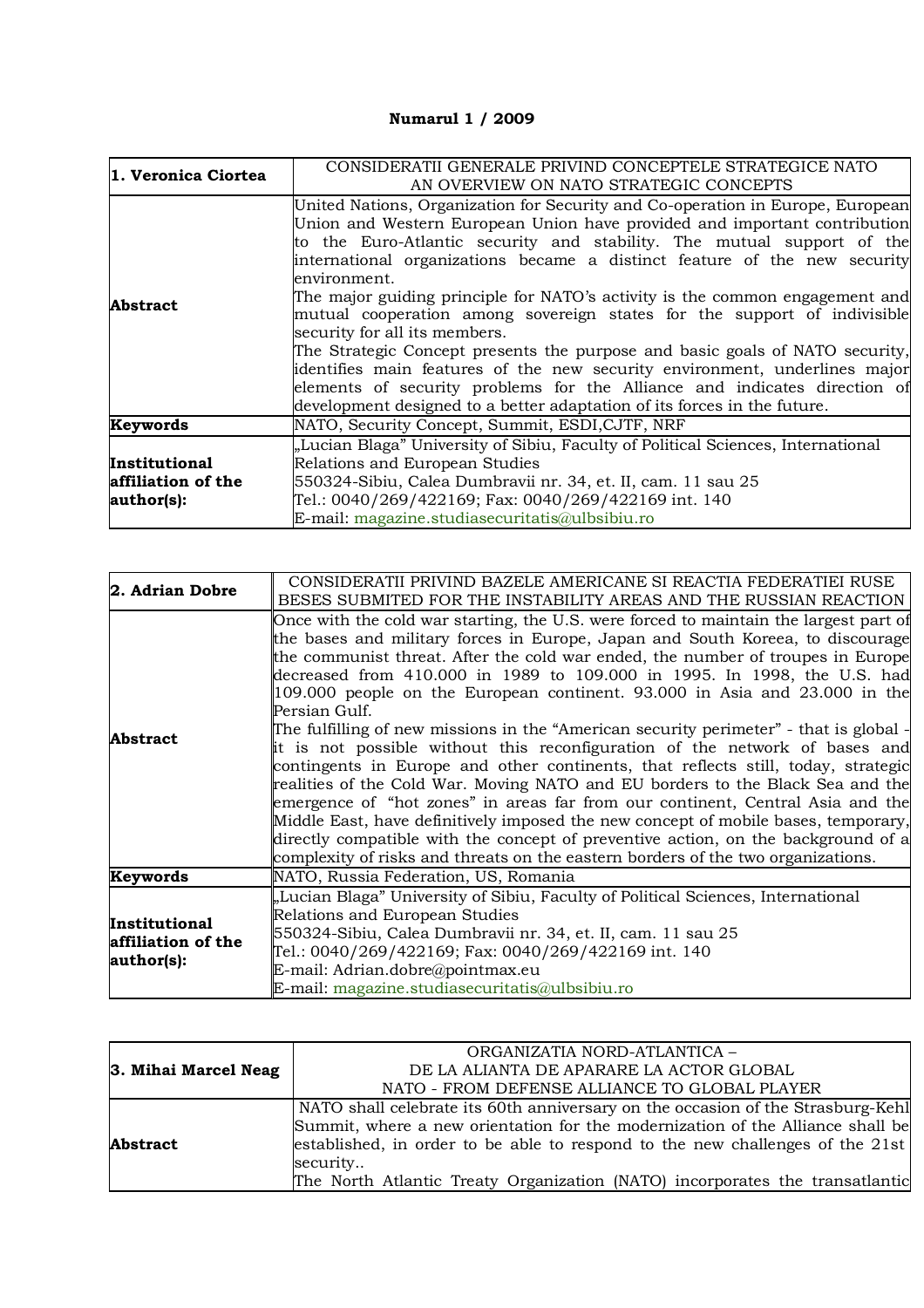|                    | link that unites Europe and America in a unique alliance defense and security.<br>The Alliance's objective is to safeguard freedom and security of all its members, |
|--------------------|---------------------------------------------------------------------------------------------------------------------------------------------------------------------|
|                    | making use of political and military means.                                                                                                                         |
|                    | Over time, NATO continued to play a key role, assuring the consulation setting                                                                                      |
|                    | and the coordination of policies between the member states with the goal of                                                                                         |
|                    | dimishing the risks of crises that could common interests of the security.                                                                                          |
| <b>Keywords</b>    | NATO, US, transatlantic link, defense, security                                                                                                                     |
|                    | "Nicolae Balcescu" Land Forces Academy                                                                                                                              |
| Institutional      | str. Revolutiei nr. 3-5, Sibiu, RO, 550170                                                                                                                          |
| affiliation of the | Tel: +40-269-432990                                                                                                                                                 |
| author(s):         | Fax: +40-269-215554                                                                                                                                                 |
|                    | Email: office@armyacademy.ro                                                                                                                                        |

| 4. Lucian Ispas    | COORDONATE ALE NOULUI CONCEPT STRATEGIC                                                     |
|--------------------|---------------------------------------------------------------------------------------------|
|                    | THE PROPOSALS FOR THE NEW STRATEGIC CONCEPT                                                 |
|                    | In the second half of the twentieth century and now, at the beginning of III                |
|                    | millennium, the main strategic resources have reached the oil and gas, which                |
|                    | may add some non-ferrous metals (aluminum, tin, etc) radioactive (uranium)                  |
|                    | and precious (especially gold). between strategic resources, both in the twentieth          |
|                    | century and the beginning of the current century, oil emerges. reaching                     |
|                    | Abstractindispensable due to its numerous qualities, oil triggered an incredible battle for |
|                    | possession.                                                                                 |
|                    | The new Strategic Concept will acknowledge that the alliance can, in certain                |
|                    | cases, take action to maintain security outside members' territory.                         |
|                    | The new strategy will not be a radical change from its predecessor, however,                |
|                    | because the goals of the alliance remain fundamentally the same                             |
| Keywords           | Europe, NATO, deterrent response, strategic context, risk, threats                          |
|                    | Lucian Blaga" University of Sibiu, Faculty of Political Sciences, International             |
| Institutional      | Relations and European Studies                                                              |
| affiliation of the | 550324-Sibiu, Calea Dumbravii nr. 34, et. II, cam. 11 sau 25                                |
| author(s):         | Tel.: 0040/269/422169; Fax: 0040/269/422169 int. 140                                        |
|                    | E-mail: magazine.studiasecuritatis@ulbsibiu.ro                                              |

| 5. Mircea Jan Stoian                              | CARACTERISTICI ISTORICE ALE RELATIILOR NATO-UE                                               |
|---------------------------------------------------|----------------------------------------------------------------------------------------------|
|                                                   | THE HISTORYCAL LTERING THE ENVIRONMENT FOR MILITARY PURPOSES                                 |
|                                                   | On April 4 <sup>th</sup> 1949, in the agreements of the song "Just Hands across the Sea", in |
|                                                   | Washington was signed the Atlantic Pact - between the U.S., Canada and 9                     |
|                                                   | European countries: Belgium, Denmark, France, Great Britain, Iceland, Italy,                 |
|                                                   | Luxembourg, Norway and Portugal.                                                             |
|                                                   | Thus NATO was born, through which USA intended to defend itself and its allies               |
| <b>Abstract</b>                                   | on a European border.                                                                        |
|                                                   | Several European countries realized that they have lost their status as major                |
|                                                   | global powers, becoming unable to provide the military force necessary to                    |
|                                                   | maintain the colonial empires, and even more, being incapable to ensure a                    |
|                                                   | military force sufficient for its security, in terms of already shaping the eastern          |
|                                                   | threats represented by the Soviet military power and its new allies and becoming             |
|                                                   | dependent on the military protection provided by the U.S.                                    |
| Keywords                                          | Europe, NATO, EU, transatlantic relations                                                    |
| Institutional<br>affiliation of the<br>author(s): | "Lucian Blaga" University of Sibiu, Faculty of Political Sciences, International             |
|                                                   | Relations and European Studies                                                               |
|                                                   | 550324-Sibiu, Calea Dumbravii nr. 34, et. II, cam. 11 sau 25                                 |
|                                                   | Tel.: 0040/269/422169; Fax: 0040/269/422169 int. 140                                         |
|                                                   | E-mail: stoeanjan@yahoo.com                                                                  |
|                                                   | E-mail: magazine.studiasecuritatis@ulbsibiu.ro                                               |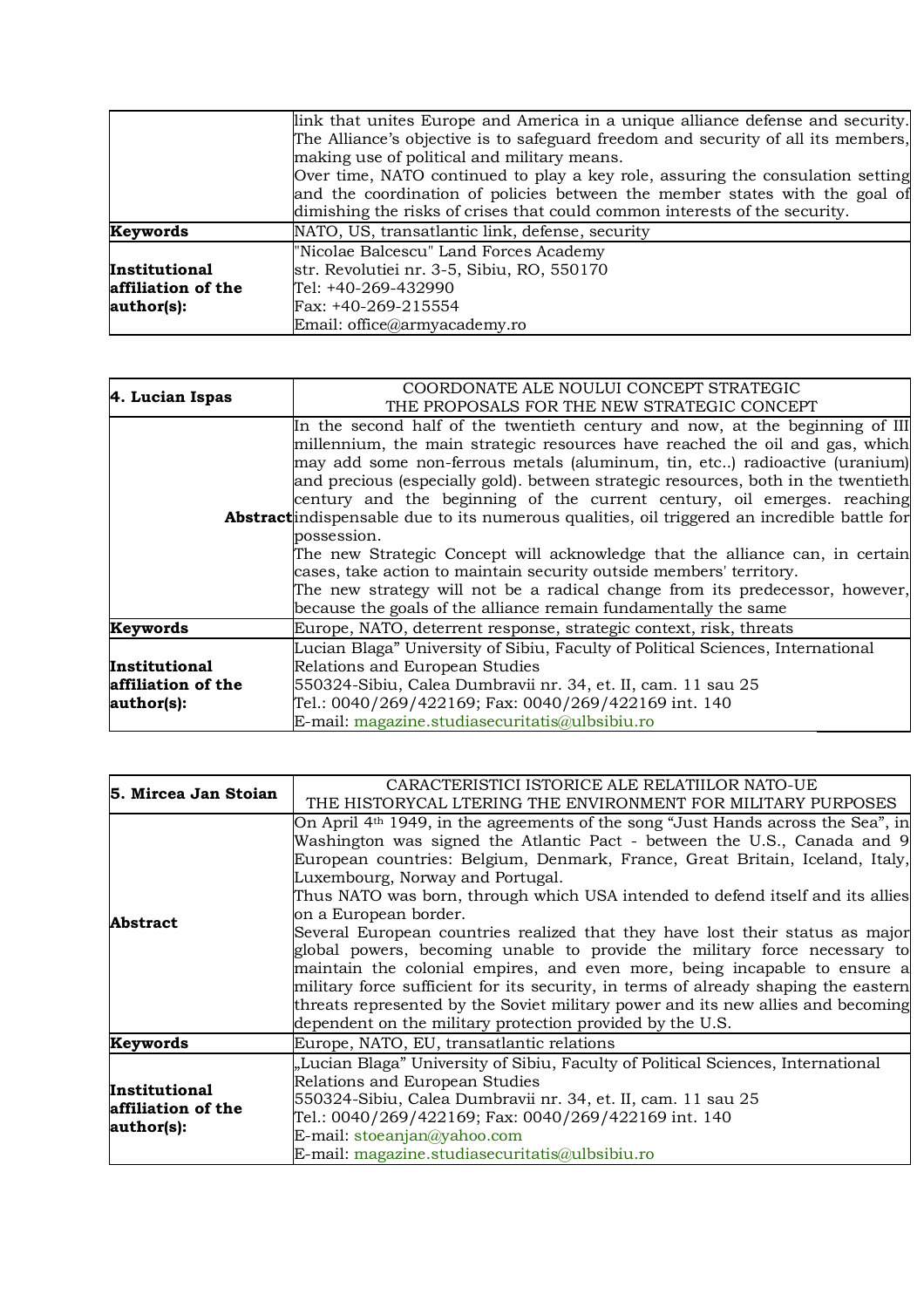| 6.Cornel Matei                                    | SCOALA DE GANDIRE EXPANSIONISTA SI TRIPLA EXTINDERE<br>THE THEORY OF THE ENLARGEMNT AND EXPANSION OF NATO                                                                                                                                                                                                                                                                                                                                                                                                                                                                                                                                                                                                                                                                                                                                 |
|---------------------------------------------------|-------------------------------------------------------------------------------------------------------------------------------------------------------------------------------------------------------------------------------------------------------------------------------------------------------------------------------------------------------------------------------------------------------------------------------------------------------------------------------------------------------------------------------------------------------------------------------------------------------------------------------------------------------------------------------------------------------------------------------------------------------------------------------------------------------------------------------------------|
| <b>Abstract</b>                                   | Following the Berlin Wall's collapse, NATO found itself on a Cold War battlefield<br>without a pear competitor. All the USSR's partners not only turned their faces<br>from the Moscow and its socialist sunset, but most of them expressed the will to<br>trade the failed communism for the Wild West democracy, starting with Mc<br>Donald's franchise and aiming at the NATO membership.<br>This became a race in which the most of the European nations made<br>humongous commitments, some of them unthinkable, some of them unrealistic,<br>but all of them concentrated on joining the winning team.<br>Twenty years later, when the NATO membership paid off and finally the new<br>members became also European Union (EU) members, most of the European<br>nations started seeing themselves more European than transatlantic. |
| Keywords                                          | NATO, enlargement, Europe, US                                                                                                                                                                                                                                                                                                                                                                                                                                                                                                                                                                                                                                                                                                                                                                                                             |
| Institutional<br>affiliation of the<br>author(s): | "Lucian Blaga" University of Sibiu, Faculty of Political Sciences, International<br>Relations and European Studies<br>550324-Sibiu, Calea Dumbravii nr. 34, et. II, cam. 11 sau 25<br>Tel.: 0040/269/422169; Fax: 0040/269/422169 int. 140<br>E-mail: mateyykornell@yahoo.com<br>E-mail: magazine.studiasecuritatis@ulbsibiu.ro                                                                                                                                                                                                                                                                                                                                                                                                                                                                                                           |

| 7. Florin Nedelcu                                 | NATO SI PARTENERIATUL GLOBAL                                                                                                                                                                                                                                                                                                                                                                                                                                                                                                                                                                                                                                                                                                                                                                                                                                                                                                                                      |
|---------------------------------------------------|-------------------------------------------------------------------------------------------------------------------------------------------------------------------------------------------------------------------------------------------------------------------------------------------------------------------------------------------------------------------------------------------------------------------------------------------------------------------------------------------------------------------------------------------------------------------------------------------------------------------------------------------------------------------------------------------------------------------------------------------------------------------------------------------------------------------------------------------------------------------------------------------------------------------------------------------------------------------|
|                                                   | NATO AND GLOBAL PARTNERSHIP                                                                                                                                                                                                                                                                                                                                                                                                                                                                                                                                                                                                                                                                                                                                                                                                                                                                                                                                       |
| <b>Abstract</b>                                   | Challenges of development in transatlantic related international security,<br>primarily for crisis management and, on this background, the coordination of<br>cooperation between the European Union and NATO. There is no contradiction<br>in the basic principle that the United States and the European Union using<br>certain rules in international politics.<br>The 2004 and 2008 enlargements were politically valuable, its value in terms of<br>the military contribution it entailed was at best questionable – just a few<br>hundred deployable forces but 7 new votes on the NAC.<br>Can it establish close partnerships with other democracies around the globe,<br>such as Australia, New Zealand and Japan or even with friendly states in the<br>Middle East?Some European participants questioned the viability of the<br>argument that NATO could provide security to remote parts of the world – such<br>as East Asia or even the Middle East. |
| Keywords                                          | Euro-Atlantic community, NATO, global partnerships                                                                                                                                                                                                                                                                                                                                                                                                                                                                                                                                                                                                                                                                                                                                                                                                                                                                                                                |
| Institutional<br>affiliation of the<br>author(s): | "Lucian Blaga" University of Sibiu, Faculty of Political Sciences, International<br>Relations and European Studies<br>550324-Sibiu, Calea Dumbravii nr. 34, et. II, cam. 11 sau 25<br>Tel.: 0040/269/422169; Fax: 0040/269/422169 int. 140<br>E-mail: mateyykornell@yahoo.com<br>E-mail: magazine.studiasecuritatis@ulbsibiu.ro                                                                                                                                                                                                                                                                                                                                                                                                                                                                                                                                                                                                                                   |

| 8. Cristian Agaficioaia | AFGANISTAN – DE LA INVAZIA SOVIETICA LA 11 SEPTEMBRIE                             |
|-------------------------|-----------------------------------------------------------------------------------|
|                         | THE SHORT HISTORY OF AFGHANISTAN                                                  |
| <b>Abstract</b>         | "Afghanistan may be a test" decisive functionality Atlantic Alliance. Canada has  |
|                         | threatened to withdraw its quota, Germany takes its soldiers in less dangerous    |
|                         | areas of eastern Afghanistan.                                                     |
|                         | France left to understand that it will send military reinforcements as part of a  |
|                         | new political-military strategy in Afghanistan.                                   |
|                         | Both NATO and the European Union have often been criticized for weak              |
|                         | coordination of the activities of military and political that is between ISAF and |
|                         | President Hamid Karzai.                                                           |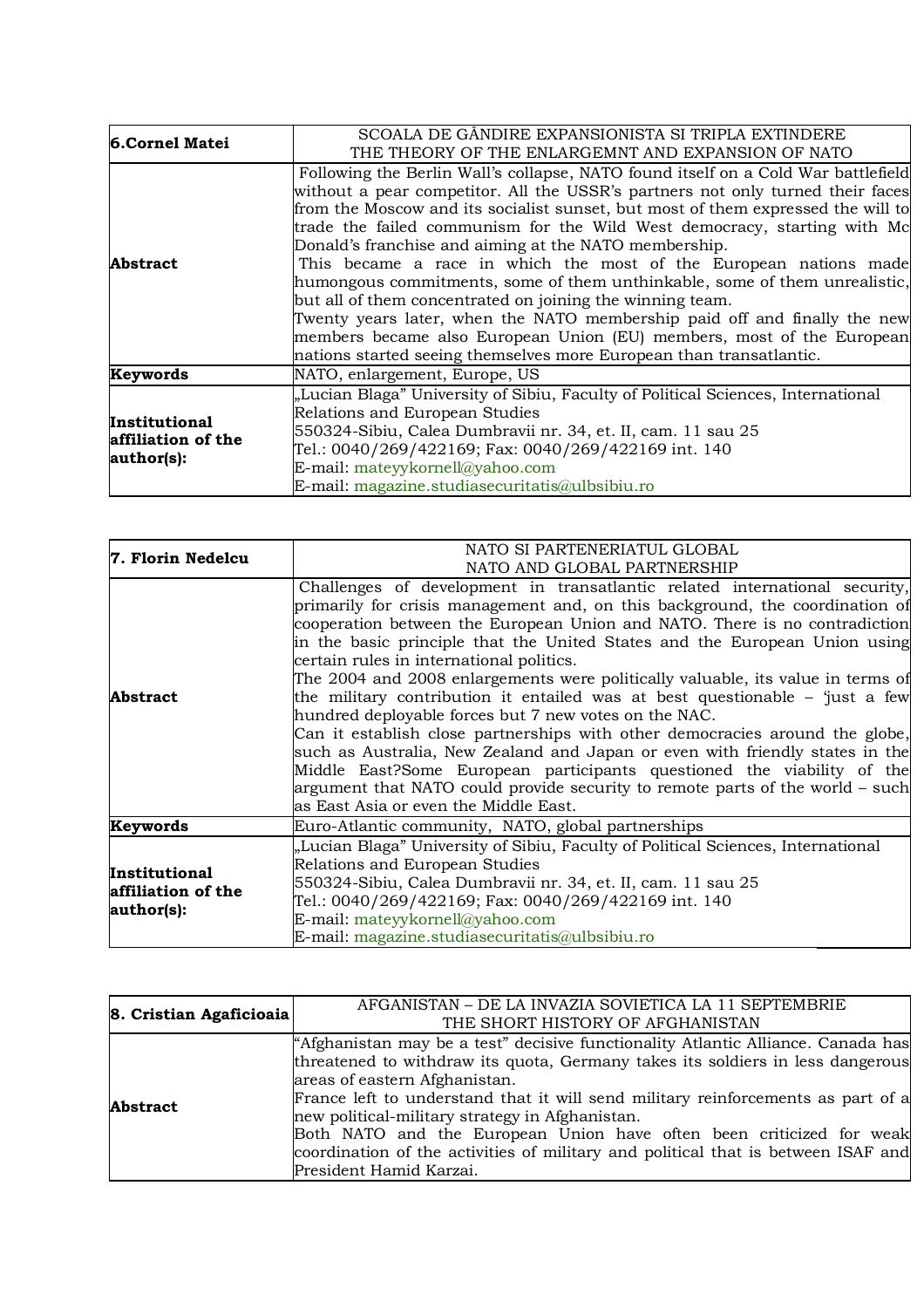| Keywords                                          | Afghanistan, Soviet Union, Islamist terrorists, 11 September                                                                                                                                                                                                                                                                           |
|---------------------------------------------------|----------------------------------------------------------------------------------------------------------------------------------------------------------------------------------------------------------------------------------------------------------------------------------------------------------------------------------------|
| Institutional<br>affiliation of the<br>author(s): | "Lucian Blaga" University of Sibiu, Faculty of Political Sciences, International<br>Relations and European Studies<br>550324-Sibiu, Calea Dumbravii nr. 34, et. II, cam. 11 sau 25<br>Tel.: 0040/269/422169; Fax: 0040/269/422169 int. 140<br>E-mail: cristian.agaficioaia@gmail.com<br>E-mail: magazine.studiasecuritatis@ulbsibiu.ro |

| 9. Aurelian Ratiu                                 | REPERE ISTORICE ALE AFGANISTANULUI DUPA 2000<br>THE SHORT HISTORY OF AFGHANISTAN                                                                                                                                                                                                                                                                                                                                                                                                                                                                                                                                                                                                                                         |
|---------------------------------------------------|--------------------------------------------------------------------------------------------------------------------------------------------------------------------------------------------------------------------------------------------------------------------------------------------------------------------------------------------------------------------------------------------------------------------------------------------------------------------------------------------------------------------------------------------------------------------------------------------------------------------------------------------------------------------------------------------------------------------------|
| <b>Abstract</b>                                   | In many ways, the Afghanistan mission is a test case for how the alliance will<br>operate in the future. Key questions to be addressed include military-civilian<br>cooperation and reconstruction, national caveats, and NATO's broader<br>transformation agenda.<br>The mission in Afghanistan requires steadfast commitment to providing security<br>for Afghan civilians, rooting out Islamic extremists, boosting the Afghan<br>economy, and helping the Afghans to build a responsive government that will be<br>an effective ally in the war on terrorism.<br>Mission success essentially requires the victory of peace and stability in this<br>area of the world, which is fundamental to the West's interests. |
| Keywords                                          | Afghanistan, al-Qaeda, Islamist terrorists                                                                                                                                                                                                                                                                                                                                                                                                                                                                                                                                                                                                                                                                               |
| Institutional<br>affiliation of the<br>author(s): | "Nicolae Balcescu" Land Forces Academy<br>str. Revolutiei nr. 3-5, Sibiu, RO, 550170<br>Tel: +40-269-432990<br>Fax: +40-269-215554<br>Email: office@armyacademy.ro                                                                                                                                                                                                                                                                                                                                                                                                                                                                                                                                                       |

| 10. Marius Pricopi                                | AFGANISTANUL SI IMPLICATIILE GLOBALE ALE ESUARII ACESTUIA<br>AFGHANISTAN'S SUCCESS OR FAILURE AND HIS GLOBAL IMPLICATIONS                                                                                                                                                                                                                                                                                                                                                                                                                                                                                                                                                                                                                                    |
|---------------------------------------------------|--------------------------------------------------------------------------------------------------------------------------------------------------------------------------------------------------------------------------------------------------------------------------------------------------------------------------------------------------------------------------------------------------------------------------------------------------------------------------------------------------------------------------------------------------------------------------------------------------------------------------------------------------------------------------------------------------------------------------------------------------------------|
| <b>Abstract</b>                                   | Afghanistan's success or failure will have profound global implications,<br>especially for the promotion of moderate Islam. If the West fails in Afghanistan,<br>the biggest beneficiaries will surely be those who wish to impose a radical,<br>perverted form of Islam on Afghanistan and return it to a barbaric medieval<br>state.<br>Sadly, the mission in Afghanistan, which is sponsored and supported by the<br>U.N., has revealed something that NATO desperately wanted to avoid: the virtual<br>creation of a two-tiered alliance.<br>Although many European nations are more inclined toward reconstruction and<br>humanitarian missions for political reasons, alliance members must not be<br>allowed to opt for one or the other exclusively. |
| Keywords                                          | Afghanistan, reconstruction, humanitarian mission, NATO                                                                                                                                                                                                                                                                                                                                                                                                                                                                                                                                                                                                                                                                                                      |
| Institutional<br>affiliation of the<br>author(s): | "Nicolae Balcescu" Land Forces Academy<br>str. Revolutiei nr. 3-5, Sibiu, RO, 550170<br>Tel: +40-269-432990<br>Fax: +40-269-215554<br>Email: office@armyacademy.ro                                                                                                                                                                                                                                                                                                                                                                                                                                                                                                                                                                                           |

| 11. Razvan Surdu | CONTEXTUL GENERAL REGIONAL AL OPERATIILOR DIN AFGANISTAN                       |
|------------------|--------------------------------------------------------------------------------|
|                  | THE GENERAL CONTEXT OF NATO ISAF IN AFGHANISTAN                                |
| <b>Abstract</b>  | In many ways, the Afghanistan mission is a test case for how the alliance will |
|                  | operate in the future. Key questions to be addressed include military-civilian |
|                  | cooperation and reconstruction, national caveats, and NATO's broader           |
|                  | transformation agenda.                                                         |
|                  | The mission in Afghanistan requires steadfast commitment to providing security |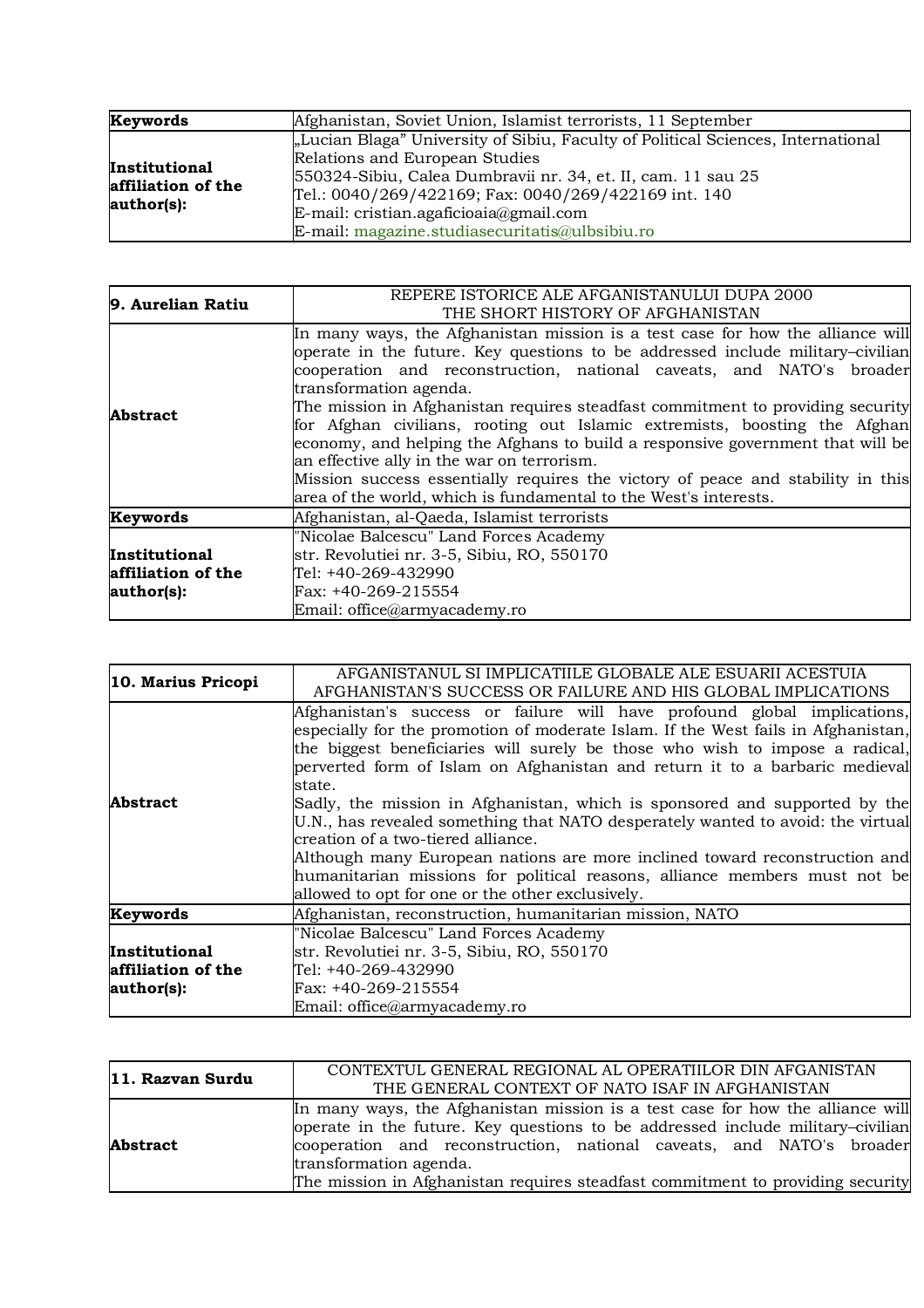|                                                   | for Afghan civilians, rooting out Islamic extremists, boosting the Afghan           |
|---------------------------------------------------|-------------------------------------------------------------------------------------|
|                                                   | economy, and helping the Afghans to build a responsive government that will be      |
|                                                   | an effective ally in the war on terrorism. Mission success essentially requires the |
|                                                   | victory of peace and stability in this area of the world, which is fundamental to   |
|                                                   | the West's interests. The creation of Afghanistan as a viable state that respects   |
|                                                   | and upholds the common values of rule of law, human dignity, and equal rights       |
|                                                   | is a major test not just of the NATO Alliance, but of the wider international       |
|                                                   | community's will to sustain and protect this new democracy.                         |
| Keywords                                          | Afghanistan, al-Qaeda, US, Russia, China, Iran, India, Pakistan                     |
| Institutional<br>affiliation of the<br>author(s): | "Lucian Blaga" University of Sibiu, Faculty of Political Sciences, International    |
|                                                   | Relations and European Studies                                                      |
|                                                   | 550324-Sibiu, Calea Dumbravii nr. 34, et. II, cam. 11 sau 25                        |
|                                                   | Tel.: 0040/269/422169; Fax: 0040/269/422169 int. 140                                |
|                                                   | E-mail: razvan_surse3@yahoo.com                                                     |
|                                                   | E-mail: magazine.studiasecuritatis@ulbsibiu.ro                                      |

| 12. Laurentiu                                     | OPERATIA "ENDURING FREEDOM"                                                                                                                                                                                                                                                                                                                                                                                                                                                                                                                                                                                                                                                                                                               |
|---------------------------------------------------|-------------------------------------------------------------------------------------------------------------------------------------------------------------------------------------------------------------------------------------------------------------------------------------------------------------------------------------------------------------------------------------------------------------------------------------------------------------------------------------------------------------------------------------------------------------------------------------------------------------------------------------------------------------------------------------------------------------------------------------------|
| <b>Iordache</b>                                   | ENDURING FREEDOM OPERATION IN AFGHANISTAN                                                                                                                                                                                                                                                                                                                                                                                                                                                                                                                                                                                                                                                                                                 |
| <b>Abstract</b>                                   | U.S. will need to do is engage the allies in a rigorous conversation about the<br>broader security challenges they face, both collectively and individually.<br>So while allied leaders haggle over commitments to the fight in Afghanistan,<br>NATO needs to keep its eyes on the strategic prize: an alliance that can thrive in<br>an increasingly messy world.<br>Most alliance members are hamstrung by political paralysis and unreasonably<br>low-levels of defense spending. Each alliance member, especially those in<br>Continental Europe, needs to address these questions and examine its ability to<br>provide what NATO needs in key areas such as air-to-ground surveillance,<br>strategic airlift, and aerial refueling. |
| Keywords                                          | NATO, out-of-area missions, Enduring Freedom                                                                                                                                                                                                                                                                                                                                                                                                                                                                                                                                                                                                                                                                                              |
| Institutional<br>affiliation of the<br>author(s): | "Lucian Blaga" University of Sibiu, Faculty of Political Sciences, International<br>Relations and European Studies<br>550324-Sibiu, Calea Dumbravii nr. 34, et. II, cam. 11 sau 25<br>Tel.: 0040/269/422169; Fax: 0040/269/422169 int. 140<br>E-mail: razvan_surse3@yahoo.com<br>E-mail: magazine.studiasecuritatis@ulbsibiu.ro                                                                                                                                                                                                                                                                                                                                                                                                           |

| 13. Marius Ralea   | NATIUNILE UNITE ÎN AFGANISTAN                                                       |
|--------------------|-------------------------------------------------------------------------------------|
|                    | UNITED NATIONS IN AFGHANISTAN                                                       |
|                    | The Afghanistan mission, the alliance's first out-of-area mission, certainly        |
|                    | represents a future direction for the alliance, both geographically and in terms of |
|                    | NATO's fundamental tasks.                                                           |
|                    | The alliance's ability to undertake out-of-area missions, followed by coordinated   |
|                    | civilian-political reconstruction, interacting with multiple partners must be a     |
|                    | major principle of the new strategic concept. It is important, then, that NATO's    |
| Abstract           | global partnerships, both with organizations and with non-NATO member               |
|                    | states, be determined in a more systematic fashion.                                 |
|                    | Its ability to work closely and comprehensively with the United Nations, the G-8,   |
|                    | the EU, nongovernmental organizations (NGOs), and the private sector is             |
|                    | incredibly important, especially in post-conflict resolution and reconstruction.    |
|                    | The interface between civilian and military instruments of power is a critical      |
|                    | element of today's new security environment and may ultimately determine the        |
|                    | alliance's success or failure in Afghanistan                                        |
| Keywords           | NATO, Afghhanistan National Army, out-of-area missions,                             |
| Institutional      | "Nicolae Balcescu" Land Forces Academy                                              |
| affiliation of the | str. Revolutiei nr. 3-5, Sibiu, RO, 550170                                          |